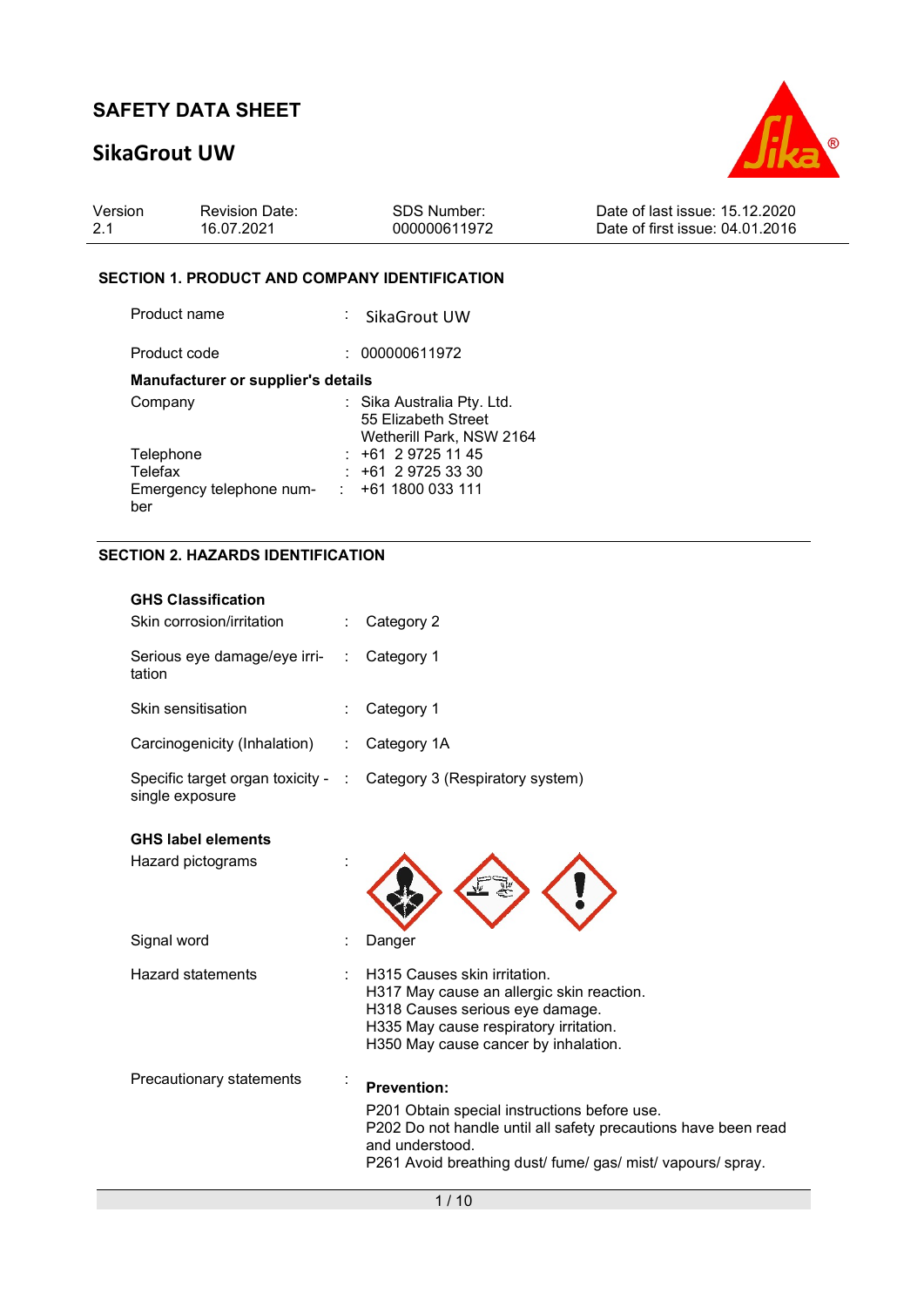# SikaGrout UW



| Version<br>2.1 | <b>Revision Date:</b><br>16.07.2021 | SDS Number:<br>000000611972                                                                                                                                                | Date of last issue: 15.12.2020<br>Date of first issue: 04.01.2016                                                                                                                                                                                                                                                                                                                                                                                                                                                                                                                                                                                |
|----------------|-------------------------------------|----------------------------------------------------------------------------------------------------------------------------------------------------------------------------|--------------------------------------------------------------------------------------------------------------------------------------------------------------------------------------------------------------------------------------------------------------------------------------------------------------------------------------------------------------------------------------------------------------------------------------------------------------------------------------------------------------------------------------------------------------------------------------------------------------------------------------------------|
|                |                                     | P264 Wash skin thoroughly after handling.<br>P271 Use only outdoors or in a well-ventilated area.<br>the workplace.<br>P281 Use personal protective equipment as required. | P272 Contaminated work clothing should not be allowed out of<br>P280 Wear protective gloves/ eye protection/ face protection.                                                                                                                                                                                                                                                                                                                                                                                                                                                                                                                    |
|                |                                     | <b>Response:</b><br>CENTER or doctor/ physician.<br>attention.<br>vice/ attention.                                                                                         | P302 + P352 IF ON SKIN: Wash with plenty of soap and water.<br>P304 + P340 + P312 IF INHALED: Remove victim to fresh air<br>and keep at rest in a position comfortable for breathing. Call a<br>POISON CENTER or doctor/ physician if you feel unwell.<br>P305 + P351 + P338 + P310 IF IN EYES: Rinse cautiously with<br>water for several minutes. Remove contact lenses, if present<br>and easy to do. Continue rinsing. Immediately call a POISON<br>P308 + P313 IF exposed or concerned: Get medical advice/<br>P333 + P313 If skin irritation or rash occurs: Get medical ad-<br>P362 Take off contaminated clothing and wash before reuse. |
|                |                                     | Storage:<br>tightly closed.<br>P405 Store locked up.                                                                                                                       | P403 + P233 Store in a well-ventilated place. Keep container                                                                                                                                                                                                                                                                                                                                                                                                                                                                                                                                                                                     |
|                |                                     | Disposal:<br>disposal plant.                                                                                                                                               | P501 Dispose of contents/ container to an approved waste                                                                                                                                                                                                                                                                                                                                                                                                                                                                                                                                                                                         |
| None known.    |                                     | Other hazards which do not result in classification                                                                                                                        |                                                                                                                                                                                                                                                                                                                                                                                                                                                                                                                                                                                                                                                  |

### SECTION 3. COMPOSITION/INFORMATION ON INGREDIENTS

Substance / Mixture : Mixture

**Components** 

Ξ

| Chemical name               | CAS-No.    | Concentration (% w/w) |
|-----------------------------|------------|-----------------------|
| Cement, portland, chemicals | 65997-15-1 | $>= 30 - 60$          |
| Quartz (SiO2)               | 14808-60-7 | $>= 30 - 60$          |
| calcium sulfate             | 7778-18-9  | < 10                  |
| Quartz (SiO2) <5µm          | 14808-60-7 | $>= 0.1 - 1.1$        |

### SECTION 4. FIRST AID MEASURES

| General advice |  | Move out of dangerous area.<br>Consult a physician.<br>Show this safety data sheet to the doctor in attendance. |
|----------------|--|-----------------------------------------------------------------------------------------------------------------|
| If inhaled     |  | Move to fresh air.                                                                                              |
|                |  | 2/10                                                                                                            |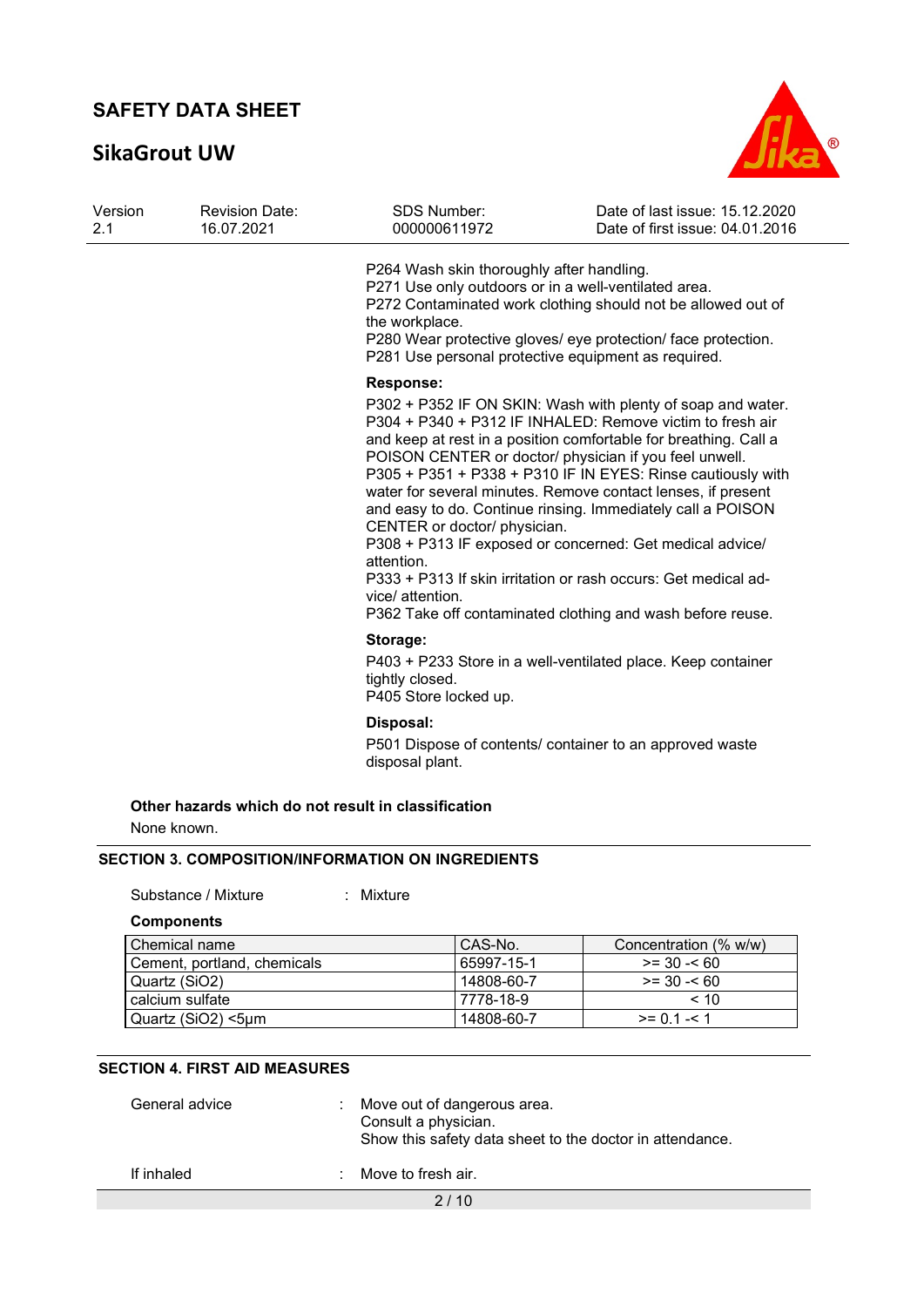# SikaGrout UW



| Version<br>2.1                                                    |                         | <b>Revision Date:</b><br>16.07.2021                                                                                                                                                                                                                                                                                                                                                                       | <b>SDS Number:</b><br>000000611972                                                                                                         | Date of last issue: 15.12.2020<br>Date of first issue: 04.01.2016 |  |  |
|-------------------------------------------------------------------|-------------------------|-----------------------------------------------------------------------------------------------------------------------------------------------------------------------------------------------------------------------------------------------------------------------------------------------------------------------------------------------------------------------------------------------------------|--------------------------------------------------------------------------------------------------------------------------------------------|-------------------------------------------------------------------|--|--|
|                                                                   |                         | Consult a physician after significant exposure.                                                                                                                                                                                                                                                                                                                                                           |                                                                                                                                            |                                                                   |  |  |
|                                                                   | In case of skin contact |                                                                                                                                                                                                                                                                                                                                                                                                           | Take off contaminated clothing and shoes immediately.<br>Wash off with soap and plenty of water.<br>If symptoms persist, call a physician. |                                                                   |  |  |
| In case of eye contact<br>If swallowed                            |                         | Small amounts splashed into eyes can cause irreversible tis-<br>sue damage and blindness.<br>In the case of contact with eyes, rinse immediately with plenty<br>of water and seek medical advice.<br>Continue rinsing eyes during transport to hospital.<br>Remove contact lenses.<br>Keep eye wide open while rinsing.                                                                                   |                                                                                                                                            |                                                                   |  |  |
|                                                                   |                         | Clean mouth with water and drink afterwards plenty of water.<br>Do not give milk or alcoholic beverages.<br>Never give anything by mouth to an unconscious person.<br>Obtain medical attention.                                                                                                                                                                                                           |                                                                                                                                            |                                                                   |  |  |
| Most important symptoms<br>and effects, both acute and<br>delayed |                         | irritant effects<br>sensitising effects<br>Cough<br>Respiratory disorder<br>Allergic reactions<br>Excessive lachrymation<br><b>Dermatitis</b><br>See Section 11 for more detailed information on health effects<br>and symptoms.<br>Causes skin irritation.<br>May cause an allergic skin reaction.<br>Causes serious eye damage.<br>May cause respiratory irritation.<br>May cause cancer by inhalation. |                                                                                                                                            |                                                                   |  |  |
|                                                                   | Notes to physician      |                                                                                                                                                                                                                                                                                                                                                                                                           | Treat symptomatically.                                                                                                                     |                                                                   |  |  |

### SECTION 5. FIREFIGHTING MEASURES

|                  | Suitable extinguishing media : Use extinguishing measures that are appropriate to local cir-<br>cumstances and the surrounding environment. |
|------------------|---------------------------------------------------------------------------------------------------------------------------------------------|
| ucts             | Hazardous combustion prod- : No hazardous combustion products are known                                                                     |
| ods              | Specific extinguishing meth- : Standard procedure for chemical fires.                                                                       |
| for firefighters | Special protective equipment : In the event of fire, wear self-contained breathing apparatus.                                               |

#### SECTION 6. ACCIDENTAL RELEASE MEASURES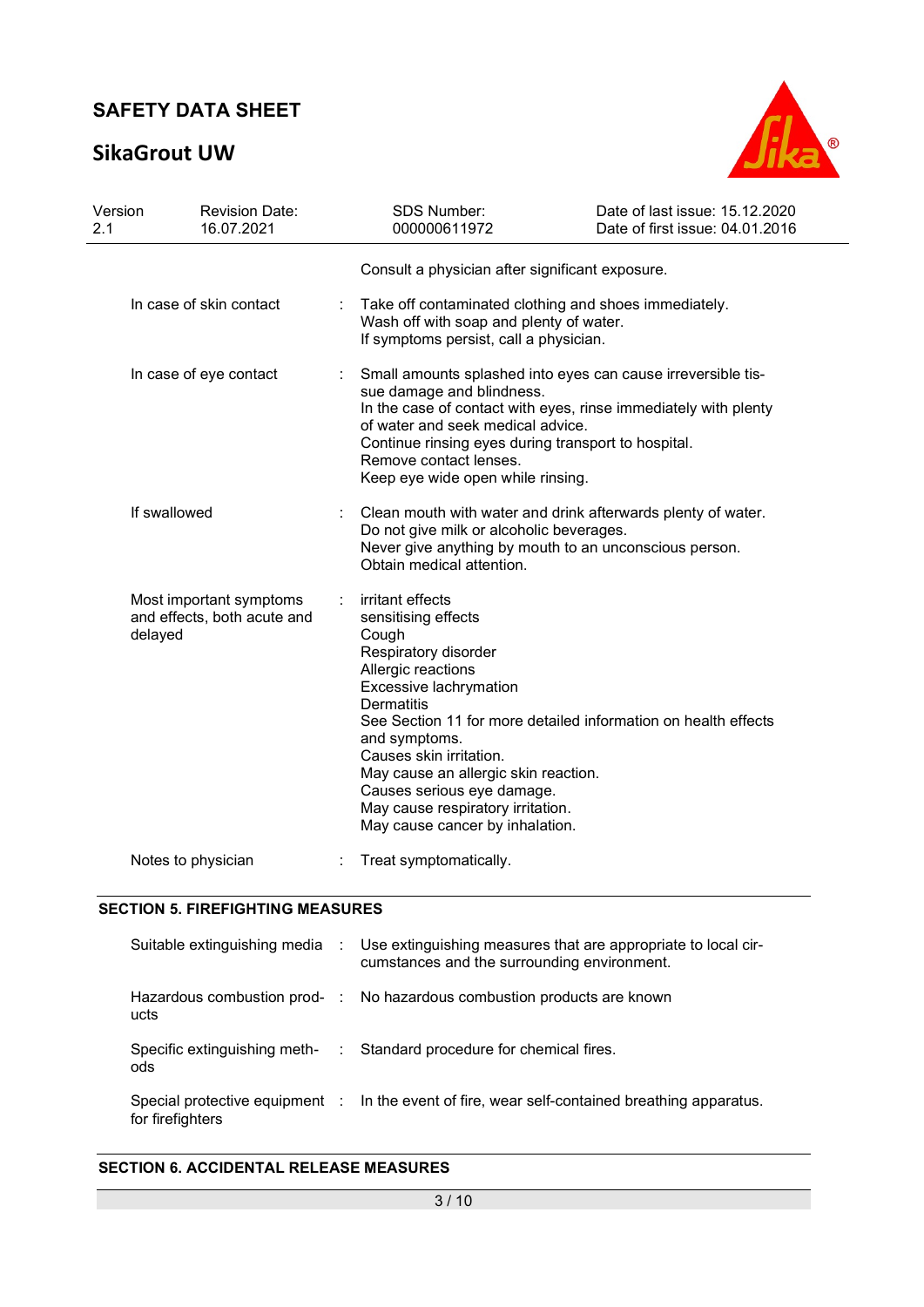# SikaGrout UW



| Version<br>2.1 | <b>Revision Date:</b><br>16.07.2021                                           |     | SDS Number:<br>000000611972                                                                              | Date of last issue: 15.12.2020<br>Date of first issue: 04.01.2016 |  |
|----------------|-------------------------------------------------------------------------------|-----|----------------------------------------------------------------------------------------------------------|-------------------------------------------------------------------|--|
|                | Personal precautions, protec-<br>tive equipment and emer-<br>gency procedures | -11 | Use personal protective equipment.<br>Avoid breathing dust.<br>Deny access to unprotected persons.       |                                                                   |  |
|                | Environmental precautions                                                     |     | : Do not flush into surface water or sanitary sewer system.                                              |                                                                   |  |
|                | Methods and materials for<br>containment and cleaning up                      |     | Pick up and arrange disposal without creating dust.<br>Keep in suitable, closed containers for disposal. |                                                                   |  |
|                | <b>SECTION 7. HANDLING AND STORAGE</b>                                        |     |                                                                                                          |                                                                   |  |

| Advice on protection against :<br>fire and explosion | Avoid dust formation.<br>Provide appropriate exhaust ventilation at places where dust<br>is formed.                                                                                                                                                                                                                                                                                                                                                                                                                                                                            |
|------------------------------------------------------|--------------------------------------------------------------------------------------------------------------------------------------------------------------------------------------------------------------------------------------------------------------------------------------------------------------------------------------------------------------------------------------------------------------------------------------------------------------------------------------------------------------------------------------------------------------------------------|
| Advice on safe handling                              | : Do not breathe vapours/dust.<br>Avoid exceeding the given occupational exposure limits (see<br>section 8).<br>Do not get in eyes, on skin, or on clothing.<br>For personal protection see section 8.<br>Persons with a history of skin sensitisation problems or asth-<br>ma, allergies, chronic or recurrent respiratory disease should<br>not be employed in any process in which this mixture is being<br>used.<br>Smoking, eating and drinking should be prohibited in the ap-<br>plication area.<br>Follow standard hygiene measures when handling chemical<br>products |
| Hygiene measures                                     | Handle in accordance with good industrial hygiene and safety<br>practice.<br>When using do not eat or drink.<br>When using do not smoke.<br>Wash hands before breaks and at the end of workday.                                                                                                                                                                                                                                                                                                                                                                                |
| Conditions for safe storage                          | Store in original container.<br>Keep in a well-ventilated place.<br>Observe label precautions.<br>Store in accordance with local regulations.                                                                                                                                                                                                                                                                                                                                                                                                                                  |
| Further information on stor-<br>age stability        | Keep in a dry place.<br>No decomposition if stored and applied as directed.                                                                                                                                                                                                                                                                                                                                                                                                                                                                                                    |

#### SECTION 8. EXPOSURE CONTROLS/PERSONAL PROTECTION

### Components with workplace control parameters

| Components                  | CAS-No.    | Value type<br>(Form of<br>exposure) | Control parame-<br>ters / Permissible<br>concentration | <b>Basis</b> |
|-----------------------------|------------|-------------------------------------|--------------------------------------------------------|--------------|
| Cement, portland, chemicals | 65997-15-1 | TWA                                 | $10 \text{ ma/m}$ 3                                    | AU OEL       |
| Quartz (SiO2)               | 14808-60-7 | TWA (Res-                           | $0.05 \,\mathrm{mg/m3}$                                | AU OEL       |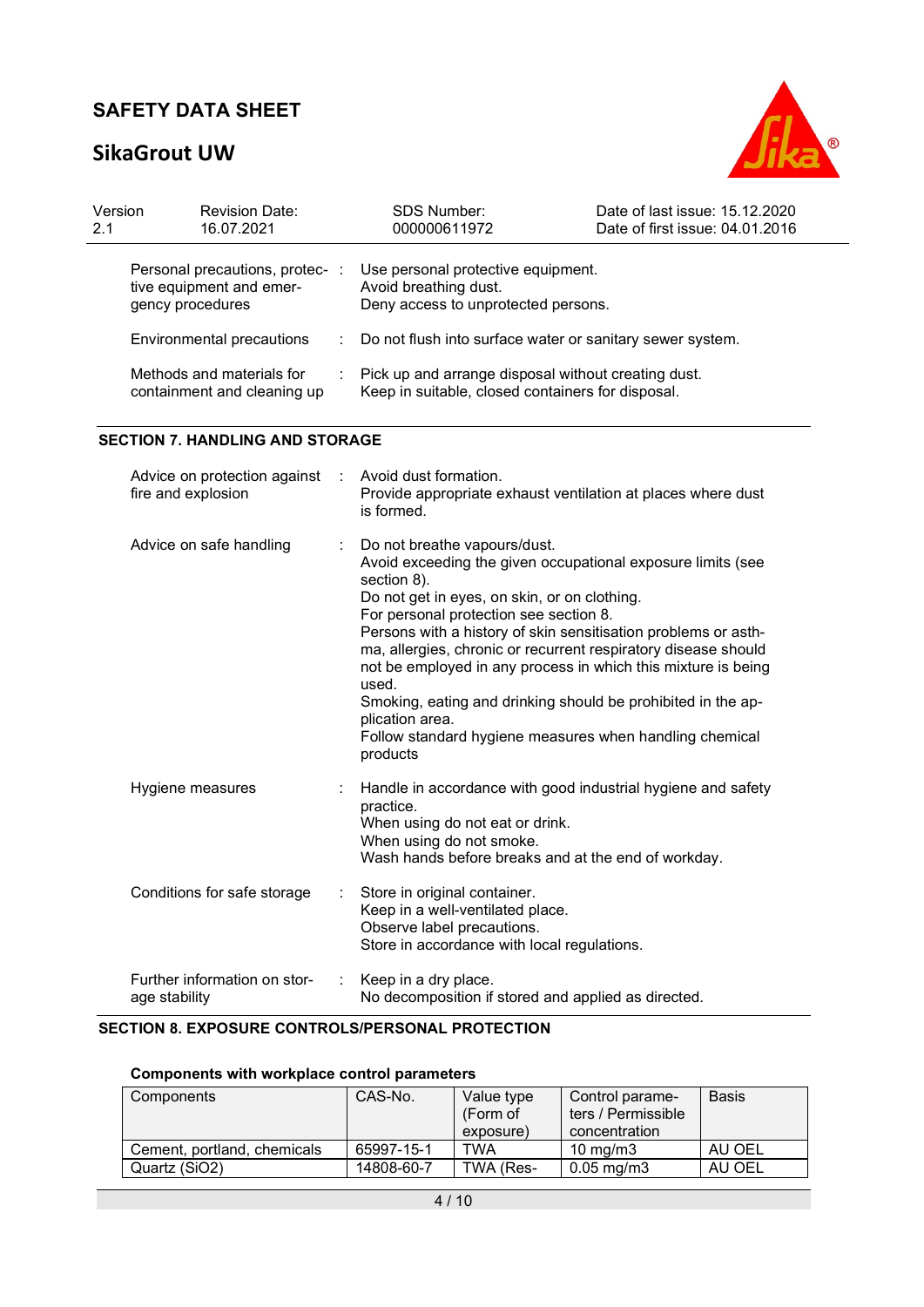# SikaGrout UW



| Version<br>2.1                                                                                                                                                                                                                                                                           | <b>Revision Date:</b><br>16.07.2021 | <b>SDS Number:</b><br>000000611972                                                                                                                                                                                                                                          |                                                                                       | Date of last issue: 15.12.2020<br>Date of first issue: 04.01.2016   |        |  |
|------------------------------------------------------------------------------------------------------------------------------------------------------------------------------------------------------------------------------------------------------------------------------------------|-------------------------------------|-----------------------------------------------------------------------------------------------------------------------------------------------------------------------------------------------------------------------------------------------------------------------------|---------------------------------------------------------------------------------------|---------------------------------------------------------------------|--------|--|
|                                                                                                                                                                                                                                                                                          |                                     |                                                                                                                                                                                                                                                                             | pirable dust)<br>cinogenic potential for humans                                       | Further information: Category 1A (Carc. 1A) Known to have car-      |        |  |
|                                                                                                                                                                                                                                                                                          | calcium sulfate                     | 7778-18-9                                                                                                                                                                                                                                                                   | <b>TWA</b>                                                                            | $10$ mg/m $3$                                                       | AU OEL |  |
|                                                                                                                                                                                                                                                                                          |                                     |                                                                                                                                                                                                                                                                             | asbestos and < 1% crystalline silica                                                  | Further information: This value is for inhalable dust containing no |        |  |
|                                                                                                                                                                                                                                                                                          | Quartz (SiO2) <5µm                  | 14808-60-7                                                                                                                                                                                                                                                                  | TWA (Res-<br>pirable dust)                                                            | $0.05$ mg/m $3$                                                     | AU OEL |  |
|                                                                                                                                                                                                                                                                                          |                                     |                                                                                                                                                                                                                                                                             | cinogenic potential for humans                                                        | Further information: Category 1A (Carc. 1A) Known to have car-      |        |  |
|                                                                                                                                                                                                                                                                                          | Appropriate engineering<br>controls | is formed.                                                                                                                                                                                                                                                                  | Avoid dust formation.<br>Provide appropriate exhaust ventilation at places where dust |                                                                     |        |  |
|                                                                                                                                                                                                                                                                                          | Personal protective equipment       |                                                                                                                                                                                                                                                                             |                                                                                       |                                                                     |        |  |
| Respiratory protection<br>In case of inadequate ventilation wear respiratory protection.<br>Respirator selection must be based on known or anticipated<br>exposure levels, the hazards of the product and the safe<br>working limits of the selected respirator.<br>particulate filter P |                                     |                                                                                                                                                                                                                                                                             |                                                                                       |                                                                     |        |  |
|                                                                                                                                                                                                                                                                                          | Hand protection                     | Chemical-resistant, impervious gloves complying with an<br>approved standard should be worn at all times when handling<br>chemical products if a risk assessment indicates this is nec-<br>essary.<br>Follow AS/NZS 1337.1<br>Recommended: Butyl rubber, PVC, cotton gloves |                                                                                       |                                                                     |        |  |
| Safety goggles<br>Eye protection<br>Wear suitable face shield.                                                                                                                                                                                                                           |                                     |                                                                                                                                                                                                                                                                             |                                                                                       |                                                                     |        |  |
|                                                                                                                                                                                                                                                                                          | Skin and body protection            | Protective clothing (e.g. safety shoes, long-sleeved working<br>clothing, long trousers)<br>Follow AS 2210:3                                                                                                                                                                |                                                                                       |                                                                     |        |  |

### SECTION 9. PHYSICAL AND CHEMICAL PROPERTIES

| Appearance                                | powder            |
|-------------------------------------------|-------------------|
| Colour                                    | grey              |
| Odour                                     | very faint        |
| Odour Threshold                           | No data available |
| рH                                        | Not applicable    |
| Melting point/range / Freezing :<br>point | No data available |
| Boiling point/boiling range               | No data available |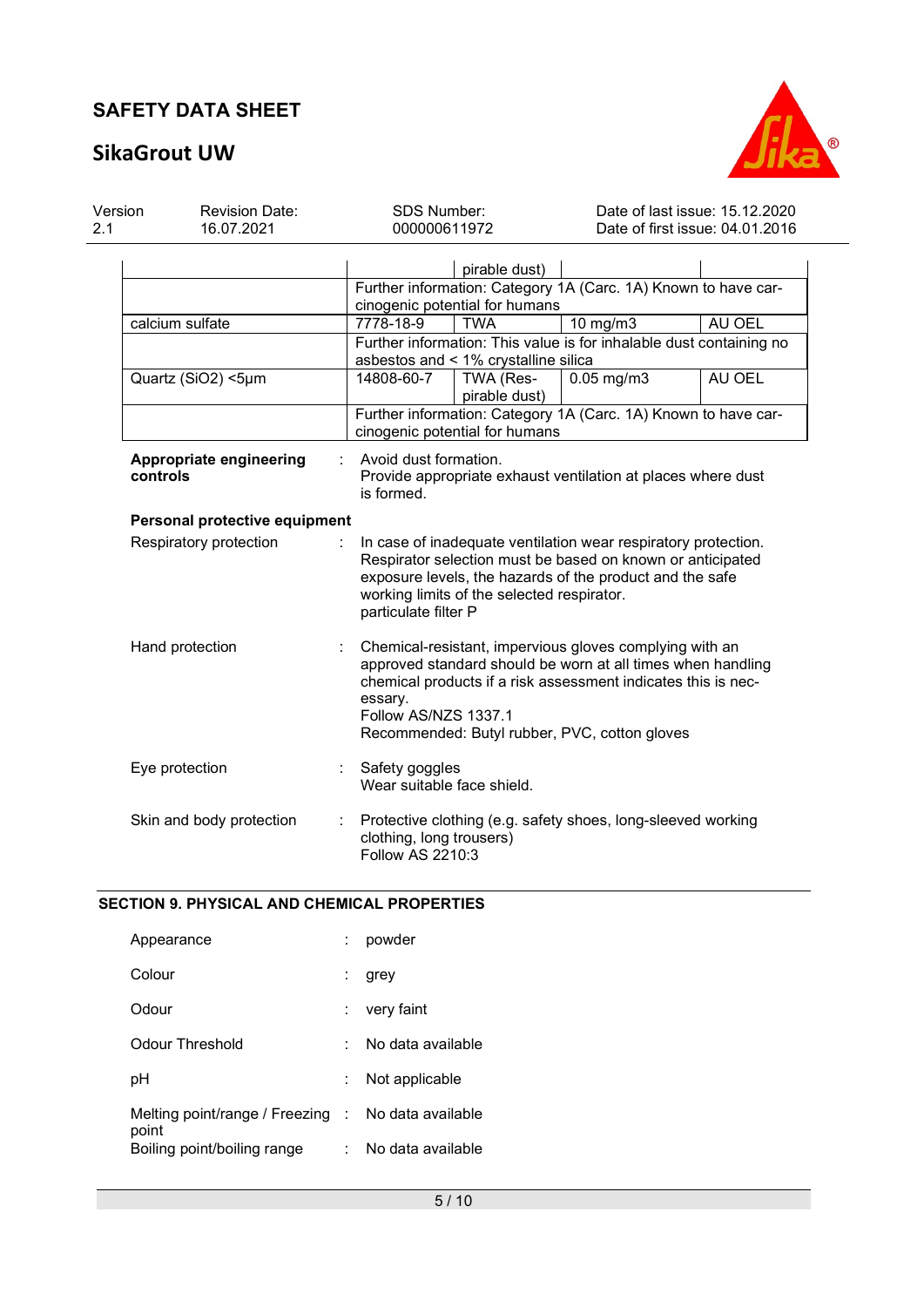# SikaGrout UW



| Version<br><b>Revision Date:</b><br>2.1<br>16.07.2021 |                      | SDS Number:<br>000000611972 | Date of last issue: 15.12.2020<br>Date of first issue: 04.01.2016 |
|-------------------------------------------------------|----------------------|-----------------------------|-------------------------------------------------------------------|
| Flash point                                           |                      | Not applicable              |                                                                   |
| Evaporation rate                                      |                      | No data available           |                                                                   |
| Flammability (solid, gas)                             |                      | No data available           |                                                                   |
| Upper explosion limit / Upper<br>flammability limit   | $\ddot{\phantom{a}}$ | No data available           |                                                                   |
| Lower explosion limit / Lower<br>flammability limit   | ÷                    | No data available           |                                                                   |
| Vapour pressure                                       |                      | No data available           |                                                                   |
| Relative vapour density                               |                      | No data available           |                                                                   |
| Density                                               |                      | 1.8 g/cm3 (20 $°C$ (68 °F)) |                                                                   |
| Solubility(ies)<br>Water solubility                   |                      | insoluble                   |                                                                   |
| Solubility in other solvents                          | ÷                    | No data available           |                                                                   |
| Partition coefficient: n-                             |                      | No data available           |                                                                   |
| octanol/water<br>Auto-ignition temperature            |                      | No data available           |                                                                   |
| Decomposition temperature                             |                      | No data available           |                                                                   |
| Viscosity<br>Viscosity, dynamic                       |                      | No data available           |                                                                   |
| Viscosity, kinematic                                  |                      | Not applicable              |                                                                   |
| <b>Explosive properties</b>                           |                      | No data available           |                                                                   |
| Oxidizing properties                                  |                      | No data available           |                                                                   |

### SECTION 10. STABILITY AND REACTIVITY

| Reactivity                                | ÷                            | No dangerous reaction known under conditions of normal use. |
|-------------------------------------------|------------------------------|-------------------------------------------------------------|
| Chemical stability                        | $\mathcal{L}_{\mathrm{max}}$ | The product is chemically stable.                           |
| Possibility of hazardous reac- :<br>tions |                              | No hazards to be specially mentioned.                       |
| Conditions to avoid                       | ÷                            | No data available                                           |
| Incompatible materials                    |                              | see section 7.                                              |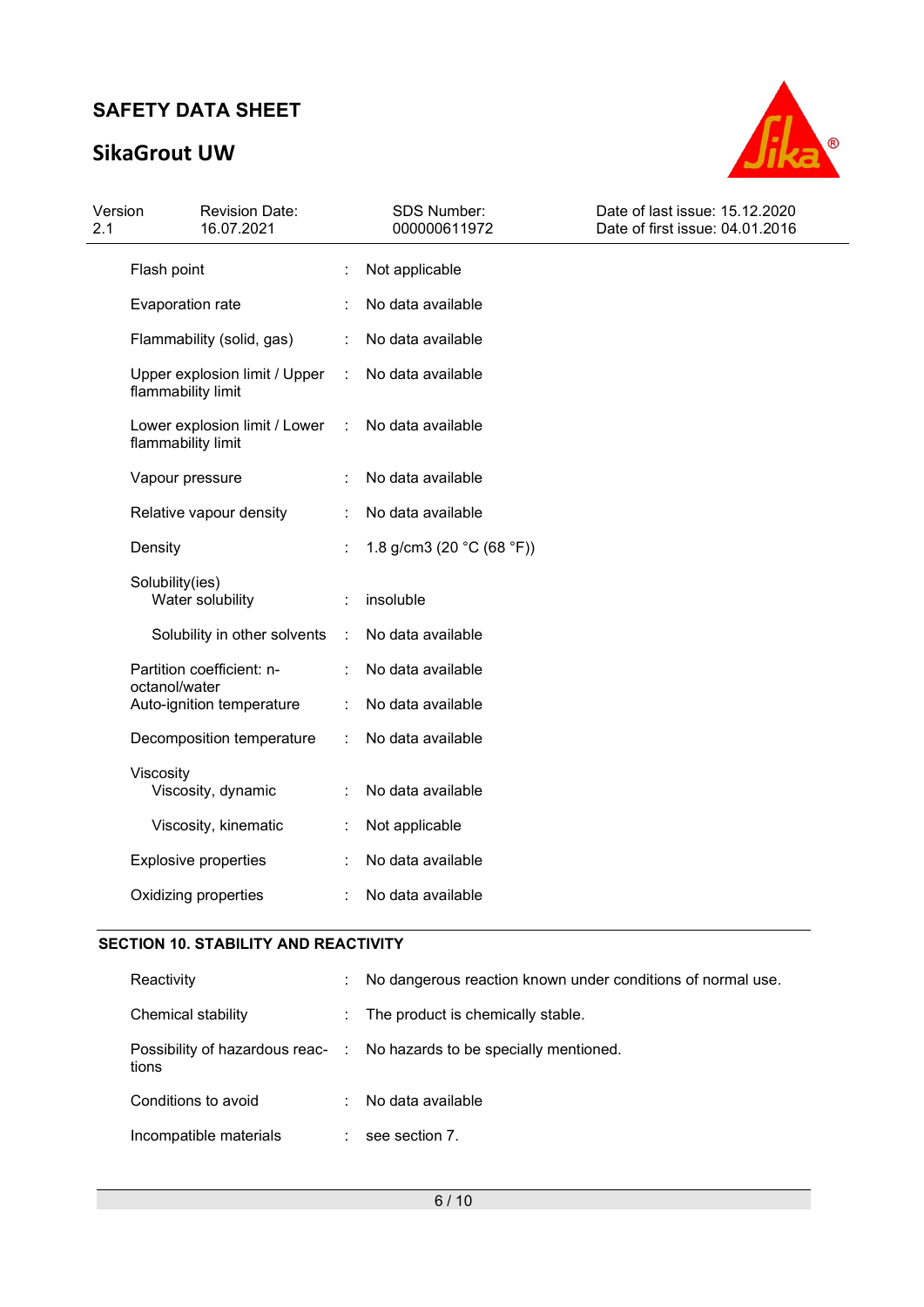## SikaGrout UW



| Version | <b>Revision Date:</b>                        | SDS Number:  | Date of last issue: 15.12.2020  |
|---------|----------------------------------------------|--------------|---------------------------------|
| 2.1     | 16.07.2021                                   | 000000611972 | Date of first issue: 04.01.2016 |
|         | <b>SECTION 11. TOXICOLOGICAL INFORMATION</b> |              |                                 |

### Acute toxicity

Not classified based on available information.

#### Components:

calcium sulfate:

Acute oral toxicity : LD50 Oral (Rat): > 5,000 mg/kg

#### Skin corrosion/irritation

Causes skin irritation.

### Serious eye damage/eye irritation

Causes serious eye damage.

#### Respiratory or skin sensitisation

Skin sensitisation

May cause an allergic skin reaction.

#### Respiratory sensitisation

Not classified based on available information.

#### Chronic toxicity

#### Germ cell mutagenicity

Not classified based on available information.

### **Carcinogenicity**

May cause cancer by inhalation.

#### Reproductive toxicity

Not classified based on available information.

### STOT - single exposure

May cause respiratory irritation.

#### STOT - repeated exposure

Not classified based on available information.

#### Aspiration toxicity

Not classified based on available information.

### SECTION 12. ECOLOGICAL INFORMATION

**Ecotoxicity** No data available

#### Persistence and degradability No data available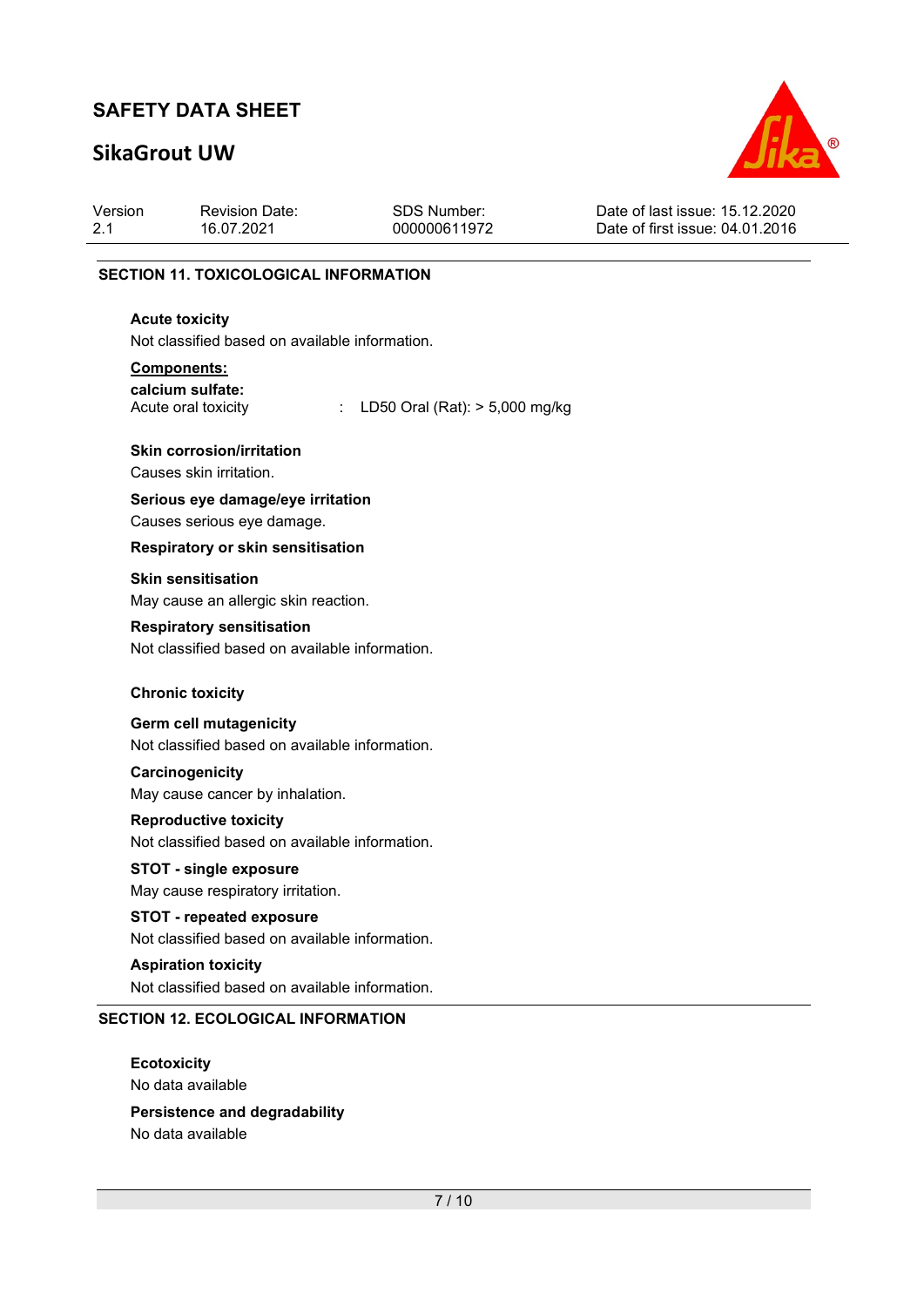## SikaGrout UW



| Version<br>2.1            | <b>Revision Date:</b><br>16.07.2021                   | <b>SDS Number:</b><br>000000611972                                                                                                   | Date of last issue: 15.12.2020<br>Date of first issue: 04.01.2016 |
|---------------------------|-------------------------------------------------------|--------------------------------------------------------------------------------------------------------------------------------------|-------------------------------------------------------------------|
|                           | <b>Bioaccumulative potential</b><br>No data available |                                                                                                                                      |                                                                   |
|                           | <b>Mobility in soil</b><br>No data available          |                                                                                                                                      |                                                                   |
|                           | Other adverse effects                                 |                                                                                                                                      |                                                                   |
| <b>Product:</b><br>mation | Additional ecological infor-                          | $\therefore$ There is no data available for this product.                                                                            |                                                                   |
|                           | <b>SECTION 13. DISPOSAL CONSIDERATIONS</b>            |                                                                                                                                      |                                                                   |
|                           | <b>Disposal methods</b>                               |                                                                                                                                      |                                                                   |
|                           | Waste from residues                                   | Do not contaminate ponds, waterways or ditches with chemi-<br>cal or used container.<br>Send to a licensed waste management company. |                                                                   |
|                           | Contaminated packaging                                | Empty remaining contents.<br>Dispose of as unused product.<br>Do not re-use empty containers.                                        |                                                                   |

If potential for exposure exists refer to Section 8 for specific personal protective equipment.

#### SECTION 14. TRANSPORT INFORMATION

#### International Regulations

#### UNRTDG

Not regulated as a dangerous good

#### IATA-DGR

Not regulated as a dangerous good

#### IMDG-Code

Not regulated as a dangerous good

### Transport in bulk according to Annex II of MARPOL 73/78 and the IBC Code

Not applicable for product as supplied.

#### National Regulations

ADG Not regulated as a dangerous good

### SECTION 15. REGULATORY INFORMATION

### Safety, health and environmental regulations/legislation specific for the substance or mixture

| Standard for the Uniform    | : No poison schedule number allocated |
|-----------------------------|---------------------------------------|
| Scheduling of Medicines and |                                       |
| Poisons                     |                                       |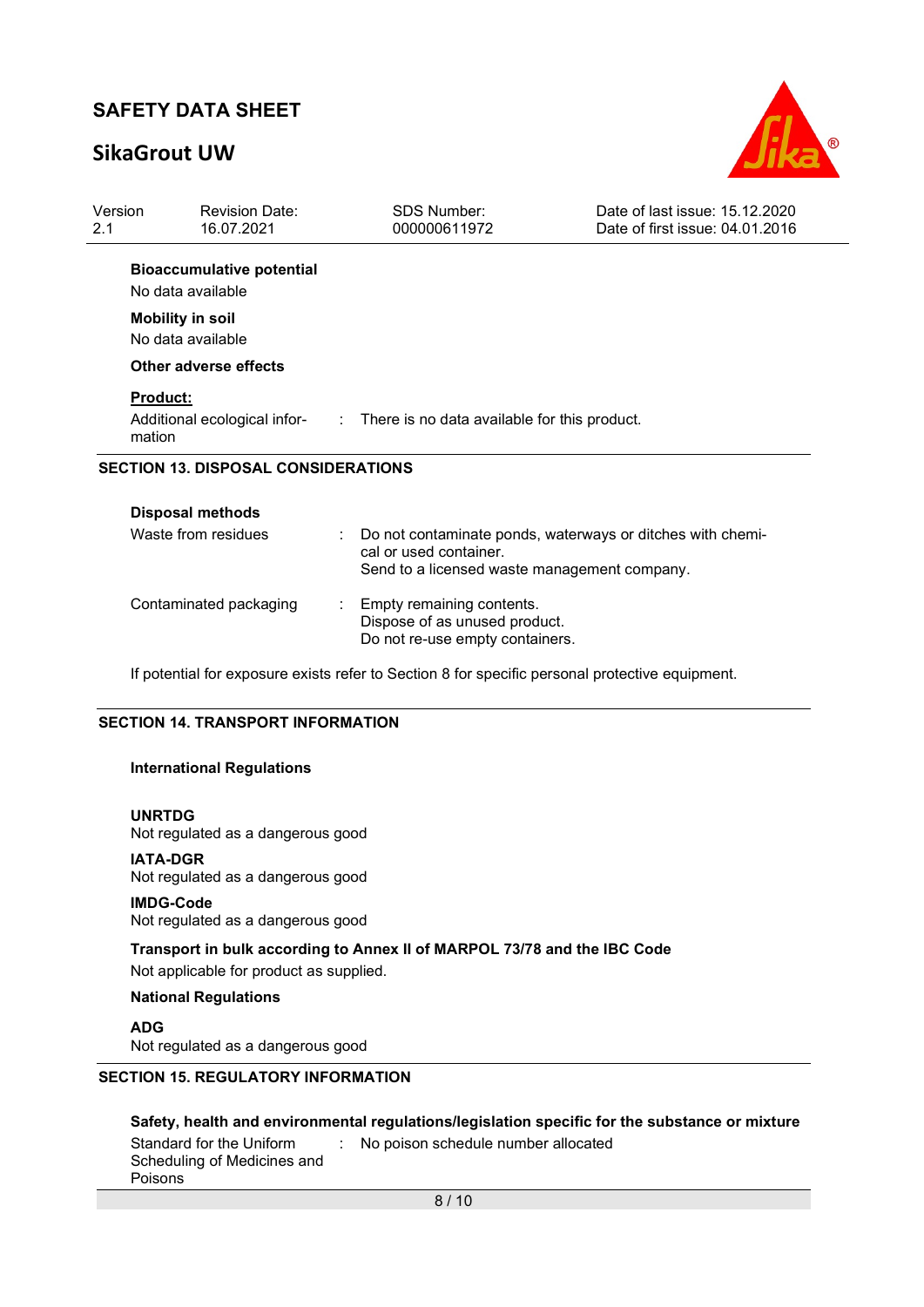# SikaGrout UW



| Version<br>2.1 | <b>Revision Date:</b><br>16.07.2021                                                                                                                | <b>SDS Number:</b><br>000000611972                              | Date of last issue: 15.12.2020<br>Date of first issue: 04.01.2016                                                                                                                                                                                 |  |  |
|----------------|----------------------------------------------------------------------------------------------------------------------------------------------------|-----------------------------------------------------------------|---------------------------------------------------------------------------------------------------------------------------------------------------------------------------------------------------------------------------------------------------|--|--|
|                | International Chemical Weapons Convention (CWC)<br><b>Schedules of Toxic Chemicals and Precursors</b><br><b>Prohibition/Licensing Requirements</b> |                                                                 | Not applicable<br>÷<br>There is no applicable prohibition,<br>authorisation and restricted use<br>requirements, including for carcino-<br>gens referred to in Schedule 10 of<br>the model WHS Act and Regula-<br>tions.                           |  |  |
|                | The components of this product are reported in the following inventories:                                                                          |                                                                 |                                                                                                                                                                                                                                                   |  |  |
|                | <b>AIIC</b>                                                                                                                                        | been registered as new substance                                | : On the inventory, or in compliance with the inventory, or has                                                                                                                                                                                   |  |  |
|                | <b>AICS</b>                                                                                                                                        |                                                                 | On the inventory, or in compliance with the inventory                                                                                                                                                                                             |  |  |
|                | <b>SECTION 16. OTHER INFORMATION</b>                                                                                                               |                                                                 |                                                                                                                                                                                                                                                   |  |  |
|                | <b>Revision Date</b><br>Date format                                                                                                                | 16.07.2021<br>dd.mm.yyyy                                        |                                                                                                                                                                                                                                                   |  |  |
|                | <b>Full text of other abbreviations</b>                                                                                                            |                                                                 |                                                                                                                                                                                                                                                   |  |  |
|                | AU OEL                                                                                                                                             | taminants.                                                      | Australia. Workplace Exposure Standards for Airborne Con-                                                                                                                                                                                         |  |  |
|                | AU OEL / TWA                                                                                                                                       |                                                                 | Exposure standard - time weighted average                                                                                                                                                                                                         |  |  |
|                | <b>ADG</b><br><b>ADR</b>                                                                                                                           |                                                                 | Australian Dangerous Goods Code.<br>European Agreement concerning the International Carriage of                                                                                                                                                   |  |  |
|                |                                                                                                                                                    | Dangerous Goods by Road                                         |                                                                                                                                                                                                                                                   |  |  |
|                | CAS                                                                                                                                                | <b>Chemical Abstracts Service</b>                               |                                                                                                                                                                                                                                                   |  |  |
|                | <b>DNEL</b>                                                                                                                                        | Derived no-effect level<br>Half maximal effective concentration |                                                                                                                                                                                                                                                   |  |  |
|                | EC <sub>50</sub><br><b>GHS</b>                                                                                                                     | <b>Globally Harmonized System</b>                               |                                                                                                                                                                                                                                                   |  |  |
|                | <b>IATA</b>                                                                                                                                        | International Air Transport Association                         |                                                                                                                                                                                                                                                   |  |  |
|                | <b>IMDG</b>                                                                                                                                        |                                                                 | International Maritime Code for Dangerous Goods                                                                                                                                                                                                   |  |  |
|                | LD <sub>50</sub>                                                                                                                                   | test animals)                                                   | Median lethal dosis (the amount of a material, given all at<br>once, which causes the death of 50% (one half) of a group of                                                                                                                       |  |  |
|                | <b>LC50</b>                                                                                                                                        | period)                                                         | Median lethal concentration (concentrations of the chemical in<br>air that kills 50% of the test animals during the observation                                                                                                                   |  |  |
|                | <b>MARPOL</b>                                                                                                                                      |                                                                 | International Convention for the Prevention of Pollution from<br>Ships, 1973 as modified by the Protocol of 1978                                                                                                                                  |  |  |
|                | <b>OEL</b>                                                                                                                                         | Occupational Exposure Limit                                     |                                                                                                                                                                                                                                                   |  |  |
|                | <b>PBT</b>                                                                                                                                         | Persistent, bioaccumulative and toxic                           |                                                                                                                                                                                                                                                   |  |  |
|                | <b>PNEC</b>                                                                                                                                        | Predicted no effect concentration                               |                                                                                                                                                                                                                                                   |  |  |
|                | <b>REACH</b>                                                                                                                                       |                                                                 | Regulation (EC) No 1907/2006 of the European Parliament<br>and of the Council of 18 December 2006 concerning the Reg-<br>istration, Evaluation, Authorisation and Restriction of Chemi-<br>cals (REACH), establishing a European Chemicals Agency |  |  |
|                | <b>SVHC</b>                                                                                                                                        | Substances of Very High Concern                                 |                                                                                                                                                                                                                                                   |  |  |
|                | vPvB                                                                                                                                               | Very persistent and very bioaccumulative                        |                                                                                                                                                                                                                                                   |  |  |
|                |                                                                                                                                                    |                                                                 |                                                                                                                                                                                                                                                   |  |  |

9 / 10